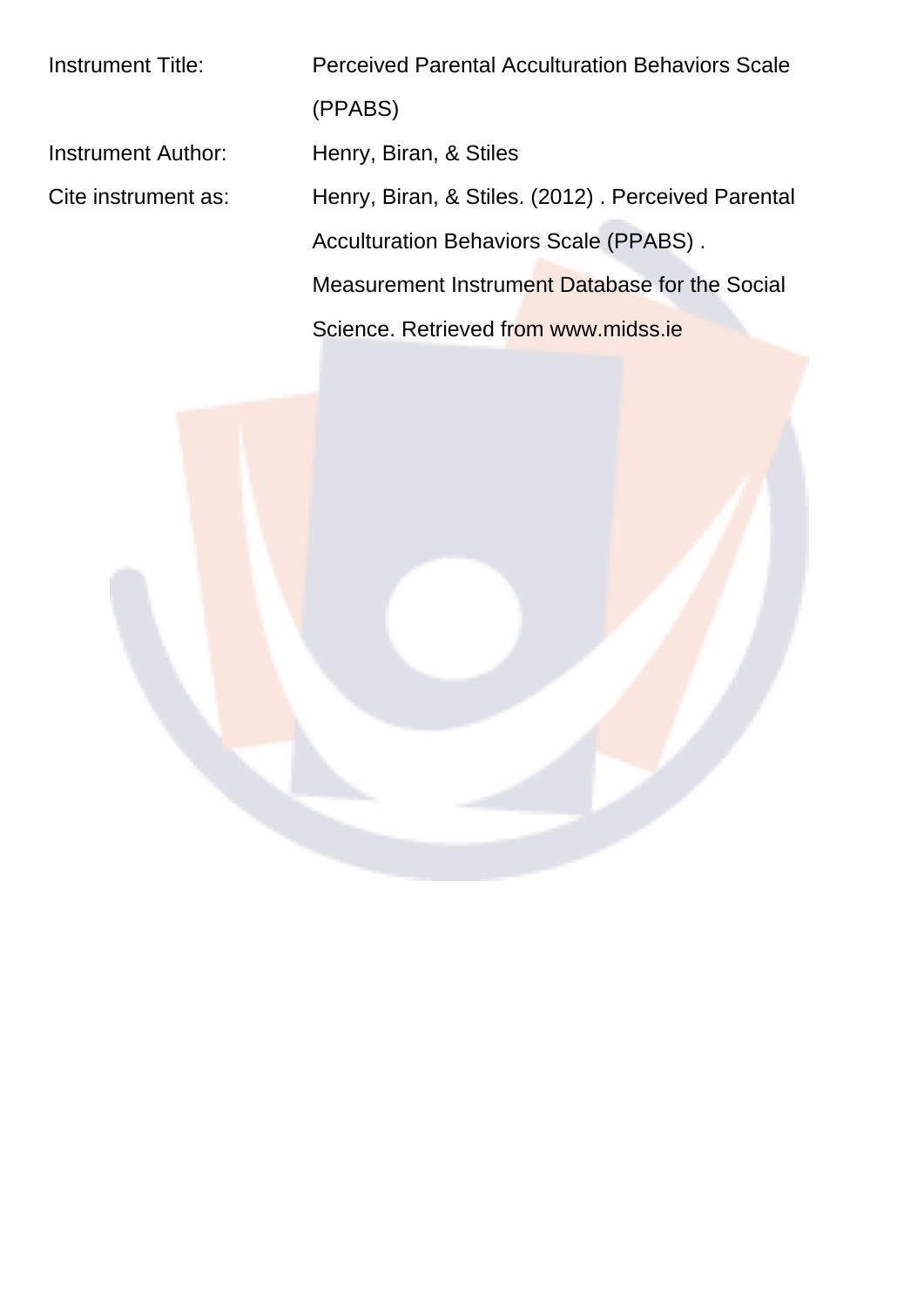## **Perceived Parental Acculturation Behaviors Scale**

Many immigrants and children of immigrants who come to the US throughout the year experience certain feelings regarding America. Also they react in a unique fashion to this new culture.

The following questions inquire about the interactions of your parents with you and others in the context of the American culture. Please choose the answer that most accurately expresses your perception about your parents' actions.

1. Do your parents urge you to learn American values, traditions or habits? 0=Never 1=Rarely 2=Occasionally  $3=$ Frequently 4=Always 2. Do your parents urge you to identify yourself as Arab first and American second?  $0=$ Never 1=Rarely 2=Occasionally 3=Frequently 4=Always 3. Do your parents talk about any political affiliation with a local party?  $0=$ Never 1=Rarely 2=Occasionally 3=Frequently 4=Always 4. Do your parents get involved in community meetings? 0=Never 1=Rarely 2=Occasionally 3=Frequently 4=Always 5. Do your parents speak English with you? 0=Never 1=Rarely 2=Occasionally 3=Frequently 4=Always 6. Do your parents urge you to adapt an American life style? 0=Never 1=Rarely 2=Occasionally 3=Frequently  $4=$ Always 7. Do your parents visit their countries of birth? 0=Never 1=Rarely 2=Occasionally 3=Frequently 4=Always 8. Do your parents eat American food? 0=Never  $1=$ Rarely  $2=$ Occasionally  $3=$ Frequently  $4=$ Always 9. Do your parents celebrate major American holidays (e.g. Fourth of July, Labor day, Thanksgiving?) 0=Never  $1=$ Rarely  $2=$ Occasionally  $3=$ Frequently  $4=$ Always 10. Do your parents invite non-Arabs to their home? 0=Never  $1=$ Rarely  $2=$ Occasionally  $3=$ Frequently  $4=$ Always 11. Do your parents make new non-Arab friends? 0=Never  $1=$ Rarely  $2=$ Occasionally  $3=$ Frequently  $4=$ Always 12. Do your parents talk about plans to go to their country of birth for good? 0=Never  $1=$ Rarely  $2=$ Occasionally  $3=$ Frequently  $4=$ Always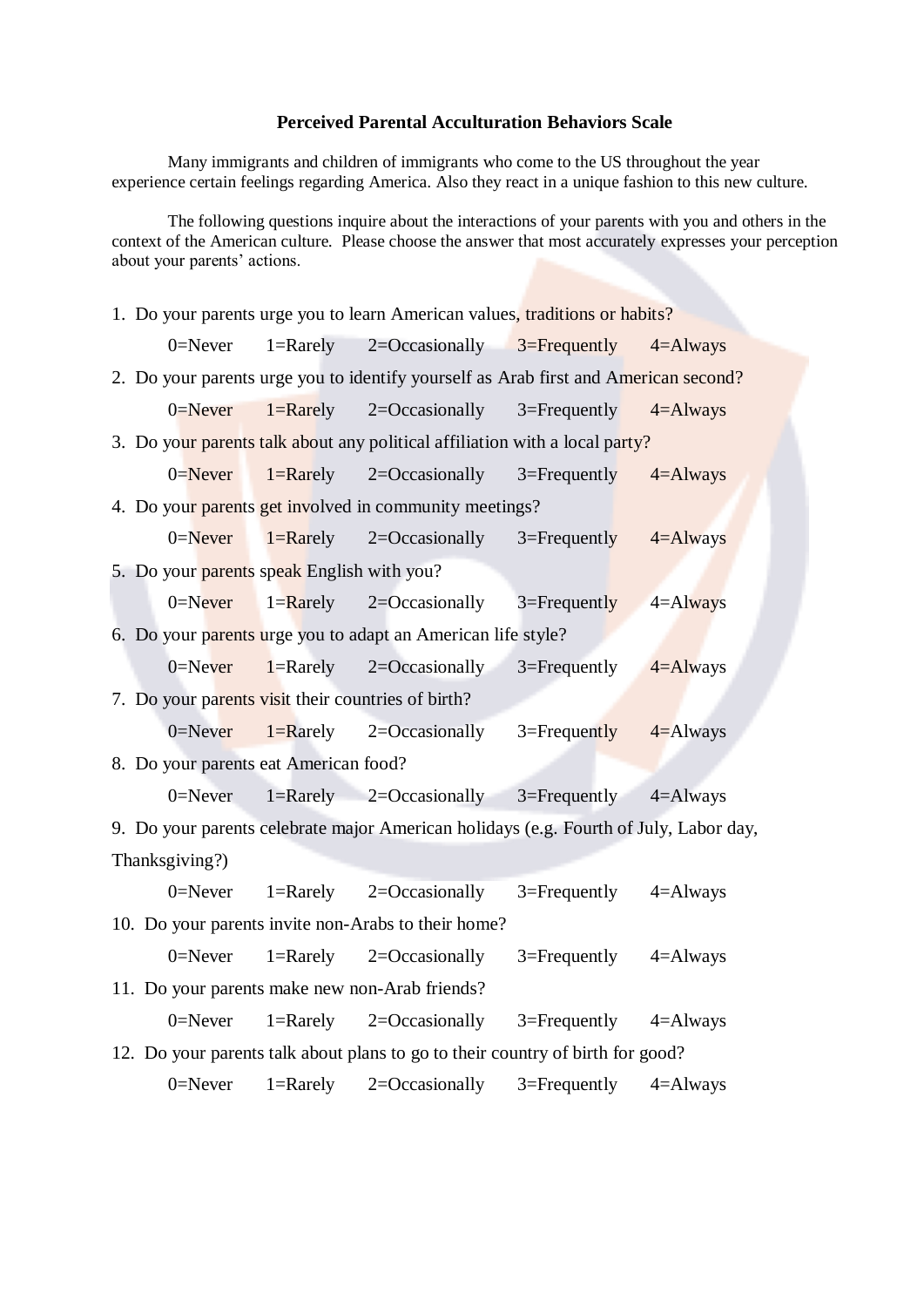13. Do your parents watch American TV?

|                                                                                   |                                                                       |  | 0=Never 1=Rarely 2=Occasionally 3=Frequently 4=Always    |  |  |  |  |
|-----------------------------------------------------------------------------------|-----------------------------------------------------------------------|--|----------------------------------------------------------|--|--|--|--|
|                                                                                   | 14. Do your parents make efforts to get access to Arabic TV channels? |  |                                                          |  |  |  |  |
|                                                                                   |                                                                       |  | 0=Never 1=Rarely 2=Occasionally 3=Frequently 4=Always    |  |  |  |  |
| 15. Do your parents urge you to marry a person from your own cultural background? |                                                                       |  |                                                          |  |  |  |  |
|                                                                                   |                                                                       |  | 0=Never 1=Rarely 2=Occasionally 3=Frequently 4=Always    |  |  |  |  |
| 16. Do your parents subscribe to an American newspaper?                           |                                                                       |  |                                                          |  |  |  |  |
|                                                                                   |                                                                       |  | 0=Never 1=Rarely 2=Occasionally $3=$ Frequently 4=Always |  |  |  |  |
| 17. Do your parents subscribe to an Arabic newspaper?                             |                                                                       |  |                                                          |  |  |  |  |
|                                                                                   |                                                                       |  | 0=Never 1=Rarely 2=Occasionally 3=Frequently 4=Always    |  |  |  |  |
| 18. Do your parents try to prevent you from dating the opposite sex?              |                                                                       |  |                                                          |  |  |  |  |
|                                                                                   |                                                                       |  | 0=Never 1=Rarely 2=Occasionally 3=Frequently 4=Always    |  |  |  |  |
| 19. Do your parents urge you to dress differently from your American peers?       |                                                                       |  |                                                          |  |  |  |  |
|                                                                                   |                                                                       |  | 0=Never 1=Rarely 2=Occasionally 3=Frequently 4=Always    |  |  |  |  |
| 20. Do your parents urge you to be politically active?                            |                                                                       |  |                                                          |  |  |  |  |
|                                                                                   |                                                                       |  | 0=Never 1=Rarely 2=Occasionally 3=Frequently 4=Always    |  |  |  |  |
|                                                                                   |                                                                       |  |                                                          |  |  |  |  |